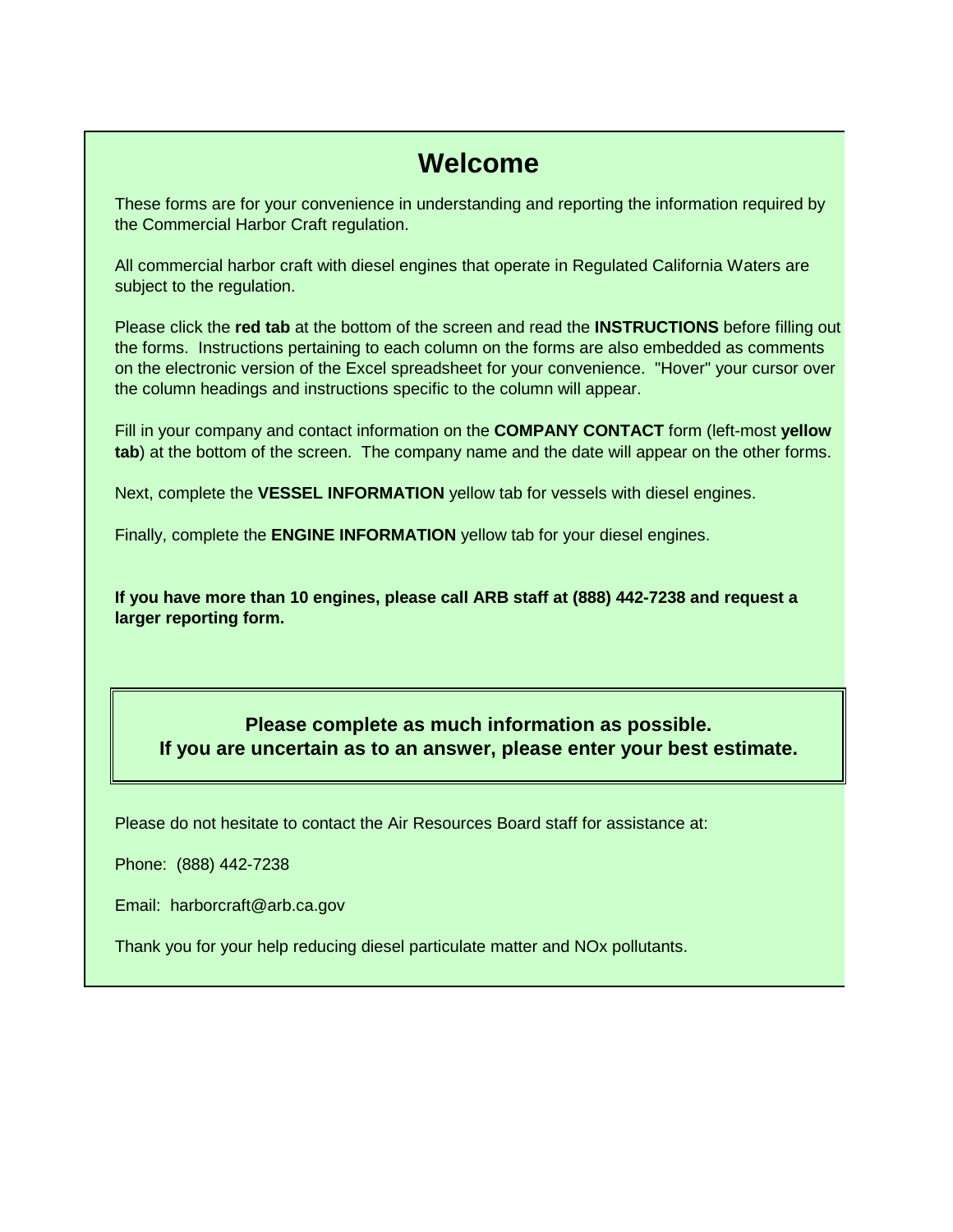|    | Key things to remember when reporting commercial harbor craft diesel engines:                                                                                                                                                                                                                                                                                                                                                                                                                                                                                                                                                                                                                                                                                                                                                             |
|----|-------------------------------------------------------------------------------------------------------------------------------------------------------------------------------------------------------------------------------------------------------------------------------------------------------------------------------------------------------------------------------------------------------------------------------------------------------------------------------------------------------------------------------------------------------------------------------------------------------------------------------------------------------------------------------------------------------------------------------------------------------------------------------------------------------------------------------------------|
|    | The INITIAL REPORT is due MARCH 31, 2009 (a 30-day grace period has been<br>administratively granted from the February 28th deadline). This report is to be submitted by<br>all owners or operators with commercial harbor craft in their direct control on January 1, 2009,<br>including all vessels owned, rented, or leased.                                                                                                                                                                                                                                                                                                                                                                                                                                                                                                           |
| 2) | An ENGINE REPORT is due in subsequent years for any diesel engine for which there is a<br>significant change in annual hours of operation, vessel category/use, or a change of<br>ownership or operation. Report is due within 30 days of the change.                                                                                                                                                                                                                                                                                                                                                                                                                                                                                                                                                                                     |
| 3) | For diesel engines in vessels that operate as a ferry, excursion vessel, tugboat, or towboat,<br>the COMPLIANCE PLAN is due FEBRUARY 28 of the year engine compliance is required<br>(for 2009 compliance dates, a 30-day grace period has been administratively granted from<br>the February 28th deadline until March 31, 2009). If there is a signficant change in annual<br>hours of operation, vessel category/use, or a change of ownership or operation (i.e., to make<br>the engine's compliance date earlier than the original compliance date), the COMPLIANCE<br>PLAN is due within 90 days of the change or by December 31 of the compliance year,<br>whichever is later. If a change makes the engine's compliance date later than the original<br>compliance date, the COMPLIANCE PLAN is due within 90 days of the change. |
|    | 4) For diesel engines in vessels that operate as a ferry, excursion vessel, tugboat, or towboat,<br>the DEMONSTRATION OF COMPLIANCE report is due no later than the applicable<br>compliance date specified in secton 93118.5(e)(6)(D), title 17, chapter 1, subchapter 7.5,<br>California Code of Regulations (CCR)                                                                                                                                                                                                                                                                                                                                                                                                                                                                                                                      |

This cell has a comment attached to demonstrate the use of comments. Note the red corner in the upper right of the cell -- it indicates that there is a comment. When the cursor hovers over this cell, the comment will appear with the text of this note.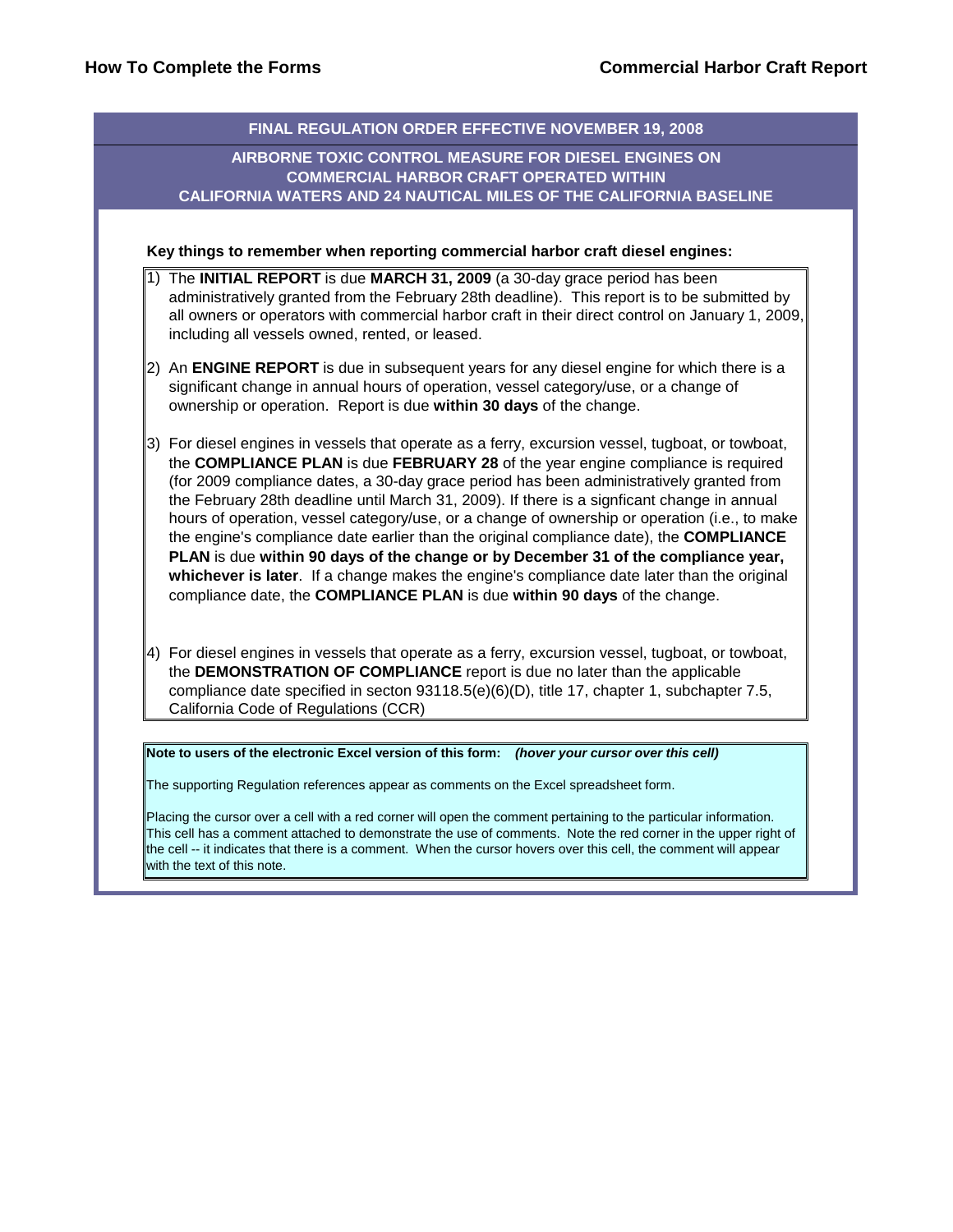#### **Explanations of each element of the engine reporting forms (numbers correspond to columns on the report forms)**

#### **Company Contact**

#### **Please submit one form for each homeport where your company's vessels are registered**

- $(1)$ Enter the date this report will be submitted to the ARB Executive Officer.
	- Initial Report is due February 28, 2009.
	- Compliance Plan is due February 28 the year of compliance.
	- Demonstration of Compliance is due by the compliance date specified in secton 93118.5(e)(6)(D), title 17, chapter 1, subchapter 7.5, CCR
	- Changes in annual hours, vessel category/use, control of vessel operations, or a change of ownership of vessel/engine are due within 30 days of change.
	- New Compliance Plan is due 90 days after significant changes in annual hours, vessel category or use, control of vessel operations, or a change of ownership of vessel/engine.

Section 93118.5 (g)(1), title 17, chapter 5.1 CCR

( 2 ) Enter one of the following (or select from the pull-down menu in Excel):

 Initial Report Compliance Plan Demonstration of Compliance Change of Annual Hours Change of Vessel Lease Change of Vessel Rental Change of Engine Ownership Change of Vessel Ownership

- ( 3 ) Select the year for which the vessel, engine and operating information applies.
- ( 4 ) Enter the company names of the **owner** and **operator** of the vessel as of January 1, 2009 for Initial Report.

Resubmit this form without altering the company name when submitting Compliance Plan and Demonstration of Compliance, or when reporting changes in annual hours of operation, vessel categor/use or transfer of vessel.

In the case of a purchase, lease, rental or change in ownership of the vessel or engine, the party in control of, or in possession of, the engine or vessel after completion of the transaction is responsible for submitting a new report with the new owner/operator name.

Section 93118.5 (g)(1), title 17, chapter 5.1 CCR

- (5A) Indicate whether the contact person and address are for the owner or operator, or both.
- (5B) Enter the company address for the person who is submitting the reporting forms.
- ( 6 ) Enter the name and contact information for the person who is submitting the reporting forms.

Section 93118.5 (g)(1), title 17, chapter 5.1 CCR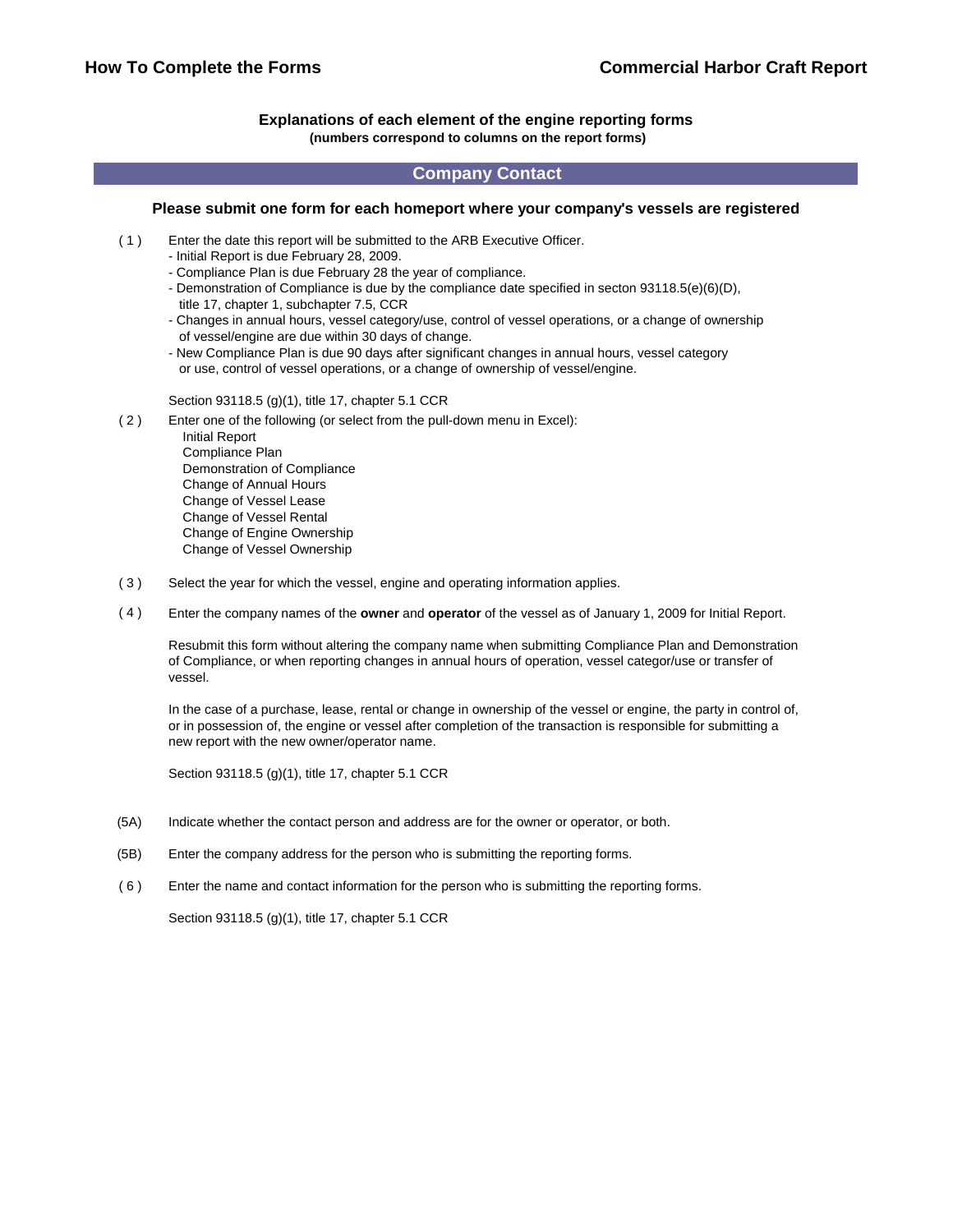### **Vessel Information**

- ( 7 ) Vessel number is pre-entered on the form and is used to synchronize entries on the other forms. The vessel number will be associated with each harbor craft on the following Excel forms. The vessel name will carry forward automatically to **Engine Report** and **Record Retention** forms.
- (8A) Enter the names of harbor craft in your fleet. Section 93118.5 (g)(2)(A), title 17, chapter 5.1 CCR
- (8B) If the name of the harbor craft has changed since the previous report was submitted, enter "yes" or select "yes" from the drop down list. Section 93118.5 (g)(2)(A), title 17, chapter 5.1 CCR
- (8C) If the name of the harbor craft has changed since the previous report was submitted, enter the previous vessel name. Section 93118.5 (g)(2)(A), title 17, chapter 5.1 CCR
- ( 9 ) Enter the total number of main (propulsion) and auxilliary engines on each harbor craft.
- ( 10 ) Select the primary use category from the pull-down menu in Excel. If your category is not listed, select "Other" and enter the vessel use category in #12.

 Crew and Supply Charter Fishing Commercial Fishing Excursion Ferry Ocean-going Tug Pilot Vessel Push Boat Research Towboat Tugboat Work Boat **Other** Section 93118.5 (g)(2)(B), title 17, chapter 5.1 CCR

- ( 11 ) If applicable, enter the secondary use category of the harbor craft. Select from the list in #10 above. If the vessel's use category is not listed, select "Other" and enter the use category in coumn #12. Section 93118.5 (g)(2)(B), title 17, chapter 5.1 CCR
- ( 12 ) If classifications listed under columns (10) and (11) do not describe the vessel use, please select "Other" in column (10) and/or (11) and enter description of the vessel primary and secondary use category, if applicable in #12. Section 93118.5 (g)(2)(B), title 17, chapter 5.1 CCR
- (13A) Enter the home port of the harbor craft. Section 93118.5 (g)(2)(C), title 17, chapter 5.1 CCR
- (13B) Enter the address of the homeport. Section 93118.5 (g)(2)(C), title 17, chapter 5.1 CCR
- ( 14 ) Enter the year the harbor craft was built. Section 93118.5 (g)(2)(D), title 17, chapter 5.1 CCR
- ( 15 ) Enter the identification number assigned by the U.S. Coast Guard. Enter NA if Not Applicable. Section 93118.5 (g)(2)(E), title 17, chapter 5.1 CCR
- ( 16 ) Enter the identification number assigned by the California Fish and Game Department. Enter NA if Not Applicable. Section 93118.5 (g)(2)(F), title 17, chapter 5.1 CCR
- ( 17 ) Enter the identification number assigned by the International Maritime Organization (IMO). Enter NA if Not Applicable. Section 93118.5 (g)(2)(F), title 17, chapter 5.1 CCR
- ( 18 ) Enter the vessel Call Sign number. Enter NA if Not Applicable. Section 93118.5 (g)(2)(H), title 17, chapter 5.1 **CCR**
- ( 19 ) Enter the vessel's Maritime Mobile Service identity number. Enter NA if Not Applicable. Section 93118.5  $(q)(2)(I)$ , title 17, chapter 5.1 CCR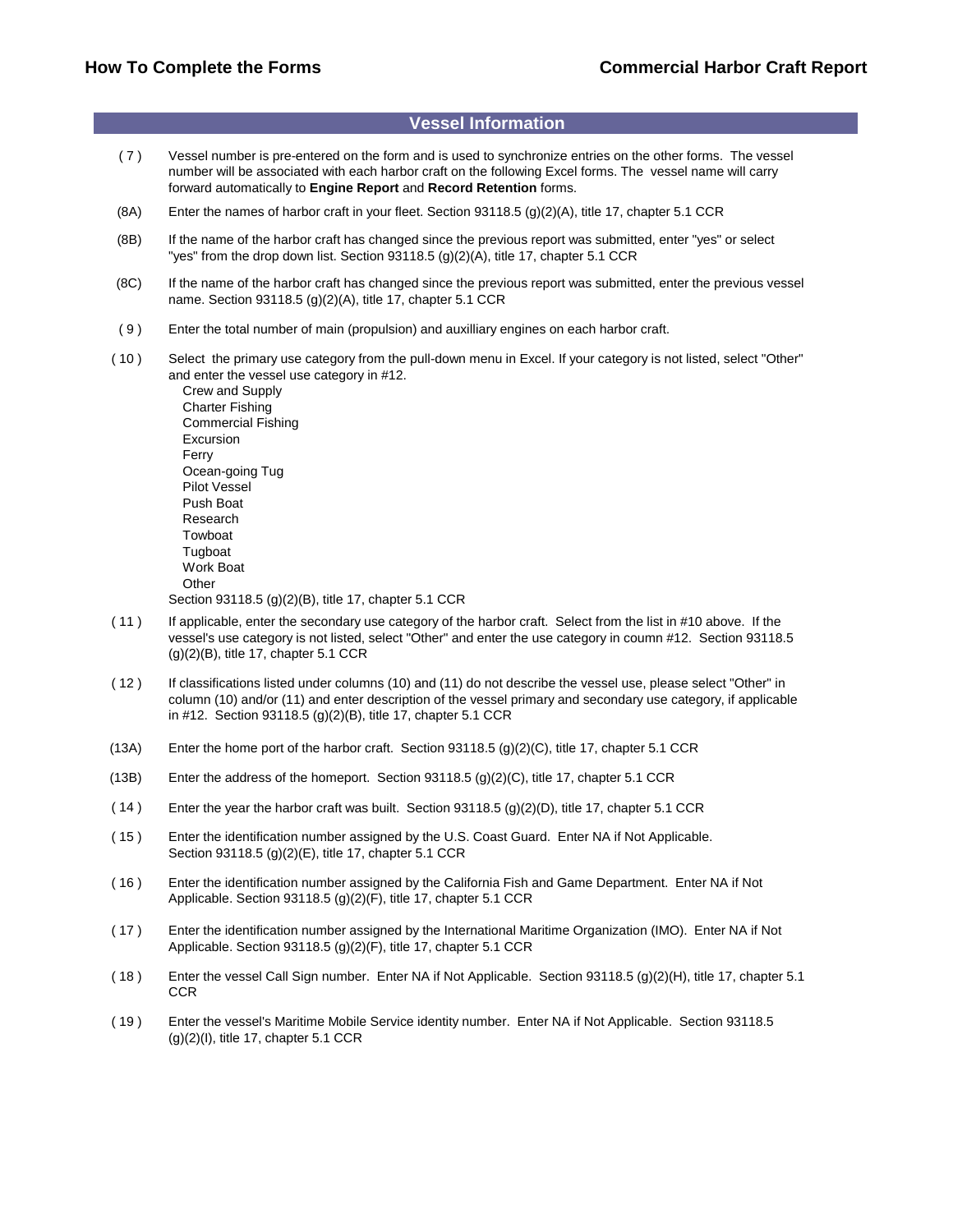#### **Engine Information**

- ( 20 ) Select from the drop-down menu, the general use of the engine, i.e., Auxiliary engine or Main (propulsion) engine. Section 93118.5 (g)(4)(A), title 17, chapter 5.1 CCR
- ( 21 ) Enter the manufacturer of each engine on the vessel. Please standardize manufacture names using the following examples:

**Caterpillar**  Cummins Detroit Diesel GM Detroit Diesel Honda Isuzu John Deere Johnson Kubota Lister Lugger Mitsubishi Northern Lights Volvo Penta Yamaha

Section 93118.5 (g)(3)(B), title 17, chapter 5.1 CCR

- ( 22 ) Enter the model of each engine on the vessel. Section 93118.5 (g)(3)(C), title 17, chapter 5.1 CCR
- (23A) Enter the model year (year of manufacture) of each engine **currently** on the vessel. Section 93118.5  $(g)(3)(F)$ , title 17, chapter 5.1 CCR
- (23B) If the engine was rebuilt to Tier-1 standard prior to January 1, 2009, enter the year the rebuild was done. Section 93118.5 (e)(6)(C), title 17, chapter 5.1 CCR
- ( 24 ) Enter the engine family of each engine on the vessel, or enter NA if there is no applicable family. Section 93118.5 (g)(3)(D), title 17, chapter 5.1 CCR
- ( 25 ) Enter the serial number of each engine on the vessel. Section 93118.5 (g)(3)(E), title 17, chapter 5.1 CCR
- ( 26 ) Enter the rated brake horsepower of each engine on the vessel. Section 93118.5 (g)(3)(G), title 17, chapter 5.1 CCR
- ( 27 ) Enter the total displacement in liters of each engine on the vessel. Liters = cubic inches divided by 61. Section 93118.5 (g)(3)(H), title 17, chapter 5.1 CCR
- ( 28 ) Enter the number of cylinders in each engine on the vessel. Section 93118.5 (g)(3)(I), title 17, chapter 5.1 **CCR**
- ( 29 ) Enter the hour meter reading at the last top end rebuild (i.e., less than full rebuild) on each engine. Section 93118.5 (g)(6)(A), title 17, chapter 5.1 CCR
- $(30)$  Enter the hour meter reading at the last full engine rebuild on each engine. Section 93118.5 (g)(6)(B), title 17, chapter 5.1 CCR
- ( 31 ) Enter the number of times a full engine rebuild has been completed on each engine. Section 93118.5  $(g)(6)(C)$ , title 17, chapter 5.1 CCR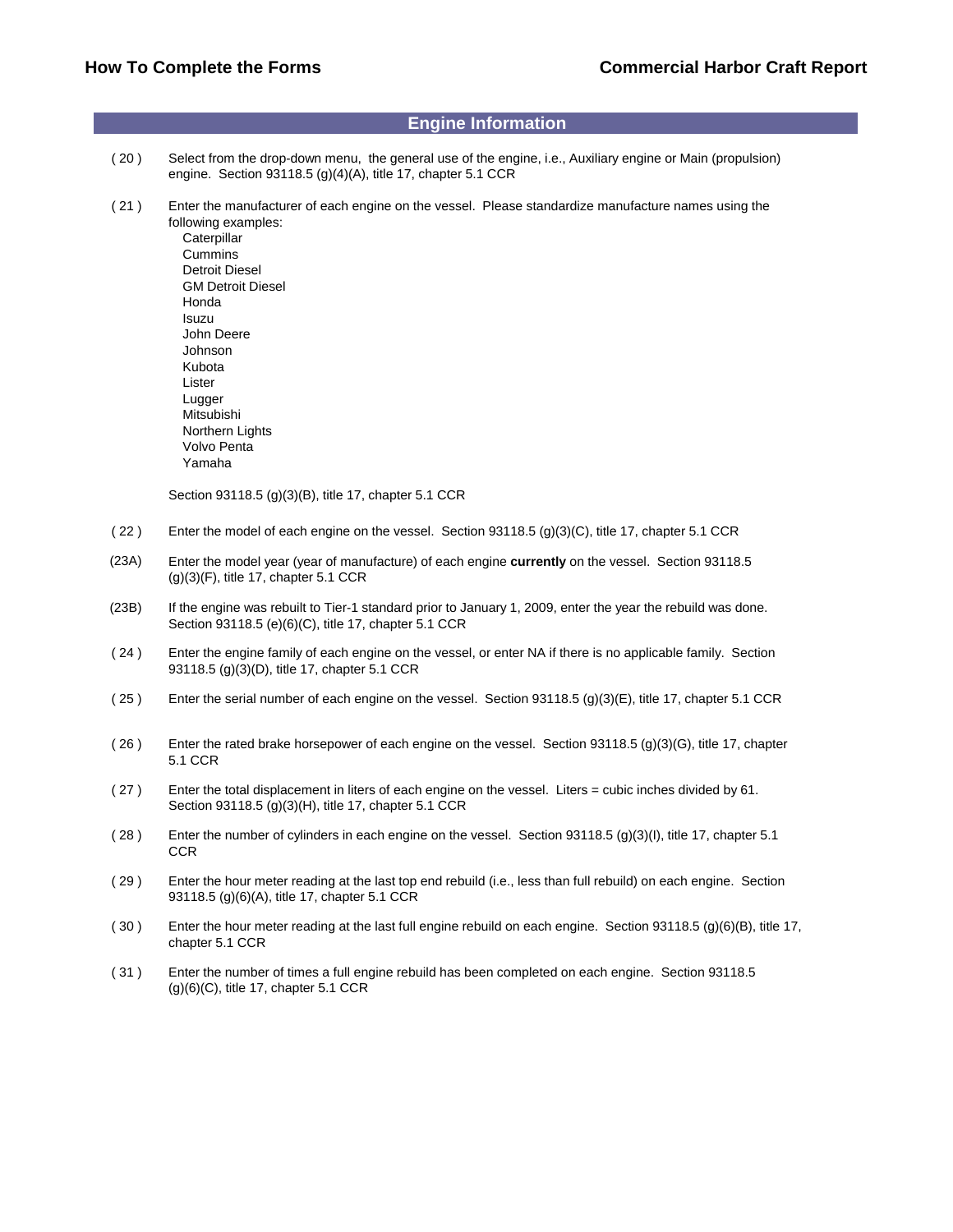### **Vessel Operation**

( 32 ) Enter the current hour meter reading for each engine on the vessel. Section 93118.5 (g)(3)(A), title 17, chapter 5.1 CCR

Information in boxes 33-38 pertains only to engine operation in Regulated California Waters.

- ( 33 ) Enter the estimated annual fuel usage for each engine during the previous calendar year. Section 93118.5 (g)(3)(A), title 17, chapter 5.1 CCR
- ( 34 ) Enter the total annual hours of operation for commercial purposes in Regulated California Waters based upon readings of the non-resettable hour meters for previous (reporting) calendar year for each engine on the vessel. Estimate pre-2009 engine hours. Section 93118.5 (g)(4)(B), title 17, chapter 5.1 CCR
- ( 35 ) Estimate the percentage of operating time spent less than 3 miles from shore for each engine on the vessel. Section 93118.5 (g)(4)(D), title 17, chapter 5.1 CCR
- ( 36 ) Estimate the percentage of operating time spent more than 3 miles and up to 24 miles from shore for each engine on the vessel. Section 93118.5 (g)(4)(D), title 17, chapter 5.1 CCR
- ( 37 ) Estimate the percentage of operating time spent more than 24 miles from shore for each engine on the vessel. Section 93118.5 (g)(4)(D), title 17, chapter 5.1 CCR
- ( 38 ) This cell displays the sum of columns (35, (36) and (37). If the sum does not equal 100%, a red warning will appear. Section 93118.5 (g)(4)(D), title 17, chapter 5.1 CCR

#### **Control Equipment**

#### **(if applicable)**

- ( 39 ) Enter the type of diesel emission control strategy (DECS) that is installed on each engine on the vessel. Section 93118.5 (g)(5)(A), title 17, chapter 5.1 CCR
- ( 40 ) Enter the manufacturer of DECS installed on each engine on the vessel. Section 93118.5 (g)(5)(B), title 17, chapter 5.1 CCR
- ( 41 ) Enter the model of DECS installed on each engine on the vessel. Section 93118.5 (g)(5)(C), title 17, chapter 5.1 CCR
- ( 42 ) Enter the installation date of DECS on each engine on the vessel. Section 93118.5 (g)(5)(F), title 17, chapter 5.1 CCR
- ( 43 ) Enter the serial number of the DECS on each engine on the vessel. Section 93118.5 (g)(5)(E), title 17, chapter 5.1 CCR
- ( 44 ) Enter the NOx percent reduction on each engine on the vessel, or enter "0" if there is no installed DECS. Section 93118.5 (g)(5)(D), title 17, chapter 5.1 CCR
- ( 45 ) Enter particulate matter percent reduction on each engine on the vessel, or enter "0" if there is no DECS. Section 93118.5 (g)(5)(D), title 17, chapter 5.1 CCR

#### **Compliance Plan**

- $(46)$  Enter the planned engine replacement date to meet the requirements of subsection  $(e)(6)(C)$  and  $(e)(6)(D)$ . Section 93118.5 (h)(2), title 17, chapter 5.1 CCR
- ( 47 ) Enter the planned engine rebuild date to meet the requirements of subsection (e)(6)(C) and (e)(6)(D). Section 93118.5 (h)(2), title 17, chapter 5.1 CCR
- $(48)$  Enter the planned engine upgrade date to meet the requirements of subsection  $(e)(6)(C)$  and  $(e)(6)(D)$ . Section 93118.5 (h)(2), title 17, chapter 5.1 CCR
- ( 49 ) Enter the planned DECS installation date to meet the requirements of subsection (e)(6)(C) and (e)(6)(D). Section 93118.5 (h)(2), title 17, chapter 5.1 CCR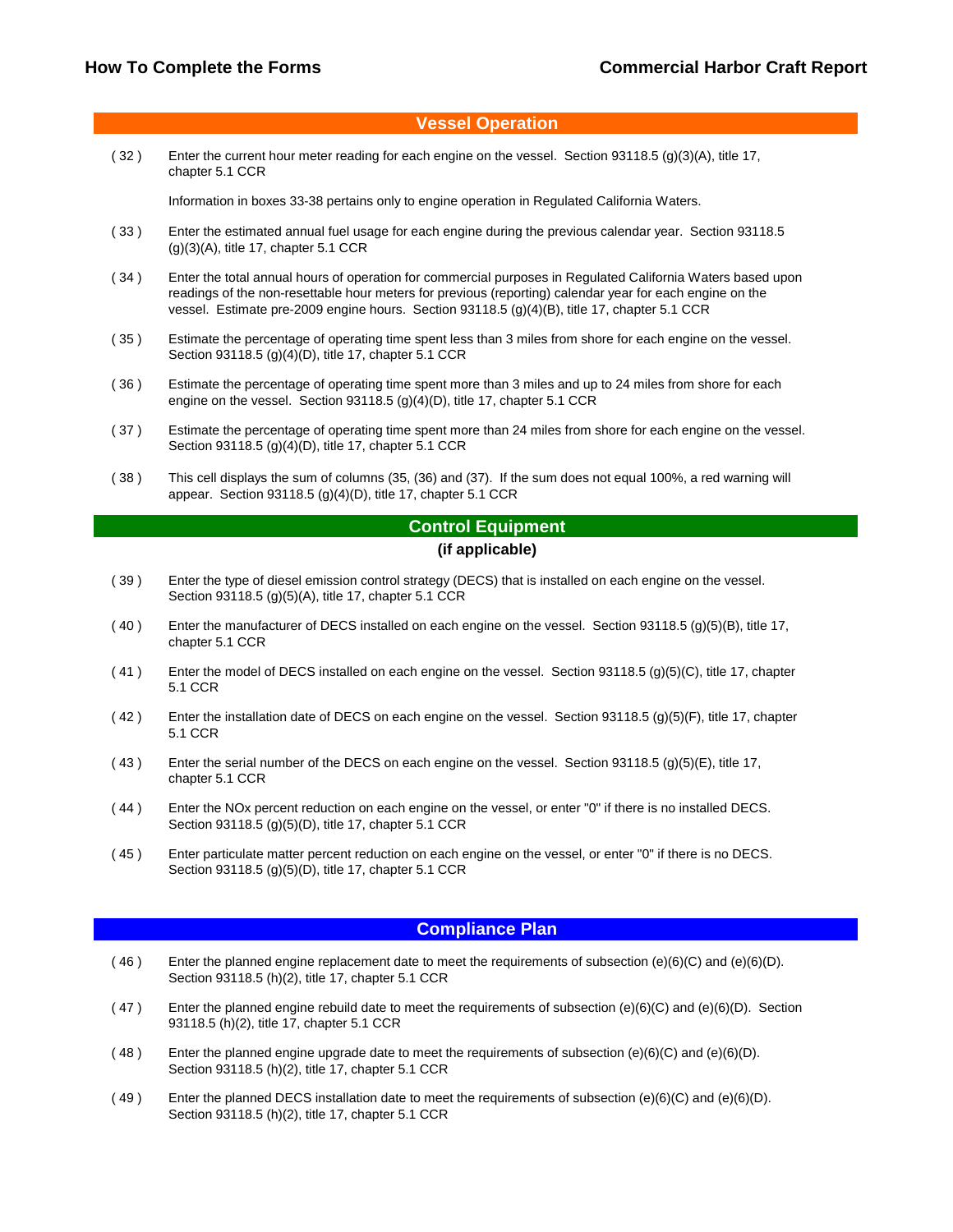( 50 ) Describe the intended compliance plan to meet the requirements of subsection (e)(6)(C) and (e)(6)(D). Section 93118.5 (h)(2), title 17, chapter 5.1 CCR

#### **Demonstration of Compliance**

- ( 51 ) Enter the year the engine was actually replaced. Section 93118.5 (h)(3), title 17, chapter 5.1 CCR
- ( 52 ) Enter the year the engine was actually rebuilt. Section 93118.5 (h)(3), title 17, chapter 5.1 CCR
- ( 53 ) Enter the year the engine was actually upgraded. Section 93118.5 (h)(3), title 17, chapter 5.1 CCR
- ( 54 ) Enter the date DECS was actually installed. Section 93118.5 (h)(3), title 17, chapter 5.1 CCR
- ( 55 ) Describe replacement, rebuild, upgrade, DECS installation and any other measure actually performed for each engine. Section 93118.5 (h)(3), title 17, chapter 5.1 CCR

#### **Record Keeping**

- ( 56 ) Enter the retirement date for near-retirement vessel for which an exemption is claimed pursuant to subsection (c)(13). Section 93118.5 (g)(7), title 17, chapter 5.1 CCR
- $(57)$  Enter the DECS manufacturer name and contact information pusurant to subsection  $(e)(6)(D)2$ , if applicable. Section 93118.5 (g)(8)(A), title 17, chapter 5.1 CCR
- ( 58 ) Enter the Diesel Emission Control Strategy (DECS) name pursuant to subsection (e)(6)(D)2, if applicable. Section 93118.5 (g)(8)(B), title 17, chapter 5.1 CCR
- ( 59 ) Enter the Diesel Emission Control Strategy (DECS) type pursuant to subsection (e)(6)(D)2, if applicable. Section 93118.5 (g)(8)(B), title 17, chapter 5.1 CCR
- ( 60 ) Enter the Diesel Emission Control Strategy (DECS) date of installation pursuant to subsection (e)(6)(D)2, if applicable. Section 93118.5 (g)(8)(C), title 17, chapter 5.1 CCR
- $(61)$  Enter the "Model Year + 5" pursuant to subsection  $(e)(6)(C)2$ , if applicable. Section 93118.5 (g)(8), title 17, chapter 5.1 CCR
- ( 62 ) Enter the date of signed contact or purchase order for new engine or equipment purchased to comply with subsection (e)(6)(C) and (e)(6)(D) if claiming an extension pusurant to subsection (e)(6)(E)3. Section 93118.5 (g)(10), title 17, chapter 5.1 CCR
- ( 63 ) Enter the date engine was dismantled or destroyed for each engine that is replaced. Section 93118.5 (g)(10), title 17, chapter 5.1 CCR
- ( 64 ) Enter the date of approval of ACE plan and retain all records specific to an E.O. approval. Section 93118.5 (g)(12), title 17, chapter 5.1 CCR
- ( 65 ) Enter the date of approval of BACT and retain all records specific to an E.O. approval pursuant to subsection (e)(5). Section 93118.5 (g)(13), title 17, chapter 5.1 CCR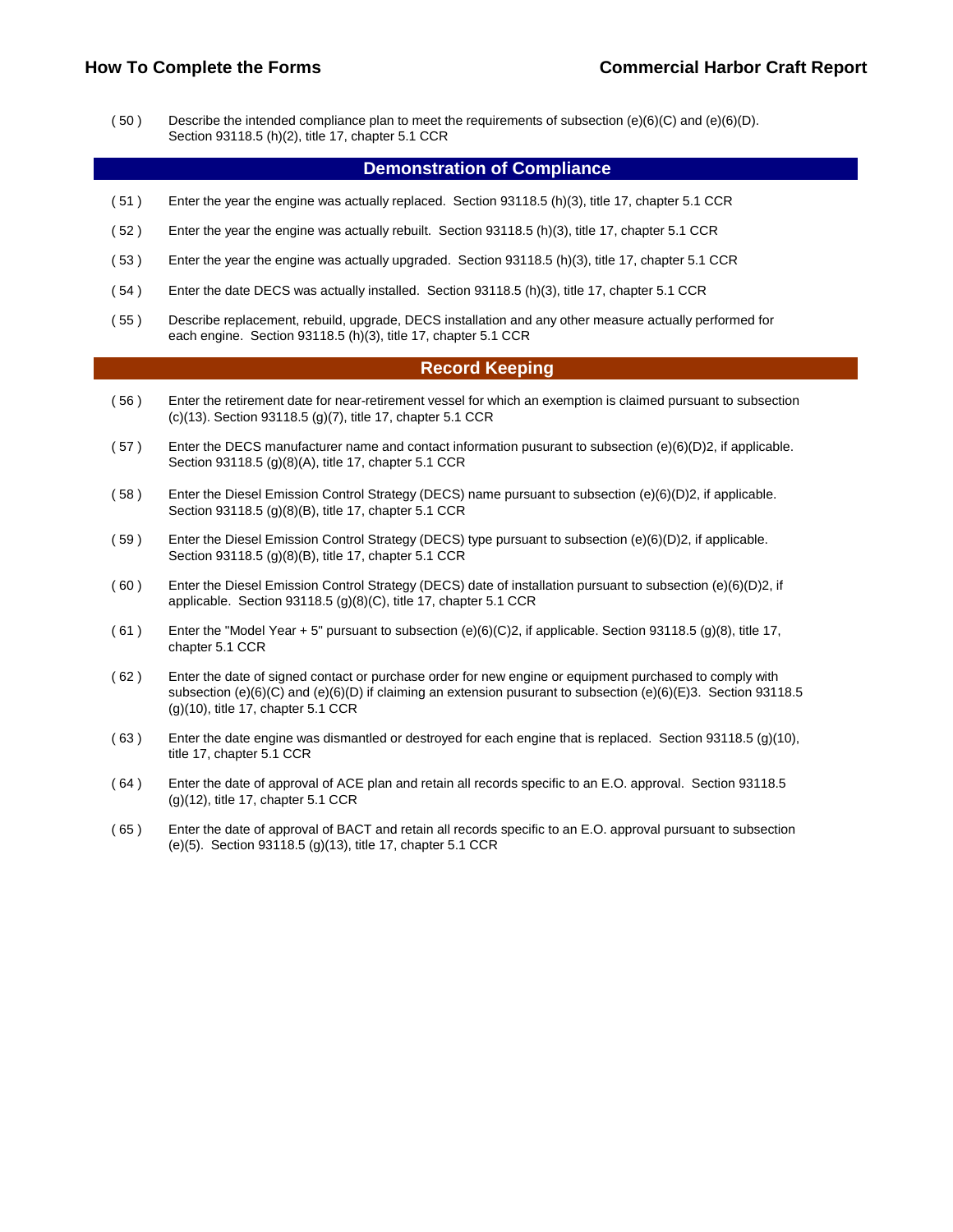| <b>COMPANY CONTACT</b>        |                       |      |  |  |  |  |  |  |  |
|-------------------------------|-----------------------|------|--|--|--|--|--|--|--|
| Date:                         |                       | (1)  |  |  |  |  |  |  |  |
| Type of Report                | <b>Initial Report</b> | (2)  |  |  |  |  |  |  |  |
| Year Ending                   | 12/31/2008            | (3)  |  |  |  |  |  |  |  |
| Owner Company Name:           |                       | (4)  |  |  |  |  |  |  |  |
| <b>Operator Company Name:</b> |                       | (4)  |  |  |  |  |  |  |  |
|                               |                       |      |  |  |  |  |  |  |  |
| Owner/Operator:               |                       | (5A) |  |  |  |  |  |  |  |
| Mailing Address:              |                       | (5B) |  |  |  |  |  |  |  |
| City:                         |                       |      |  |  |  |  |  |  |  |
| State                         |                       |      |  |  |  |  |  |  |  |
| ZIP Code:                     |                       |      |  |  |  |  |  |  |  |
| <b>Contact Name:</b>          |                       | (6)  |  |  |  |  |  |  |  |
| Title:                        |                       |      |  |  |  |  |  |  |  |
| Phone:                        |                       |      |  |  |  |  |  |  |  |
| Fax:                          |                       |      |  |  |  |  |  |  |  |
| Email:                        |                       |      |  |  |  |  |  |  |  |

Refer to section 93118.5, title 17, chapter 5.1, California Code of Regulations

Low Sulfur Fuel Requirement, Emission Limits and Other Requirements for Commercial Harbor Craft

#### **Recordkeeping Requirements.**

Beginning January 1, 2009, the owner or operator of a harbor craft must maintain the records specified in this subsection on the vessel or at the vessel's homeport for the life of each engine subject to this section. The owner or operator must provide such records for inspection to an agent or employee of ARB upon request for all harbor craft subject to this section. Records may be provided as a hard copy, electronic, or any alternative reporting strategy approved by the Executive Officer.

#### **Submittal of Documents.**

All documents required under this regulation must be submitted to the Executive Officer as follows:

Electronically by email: harborcraft@arb.ca.gov

Hard copy by mail: California Air Resources Board Stationary Source Division Emissions Assessment Branch Control Strategies Section, Harbor Craft P.O. Box 2815 Sacramento, California 95812-2815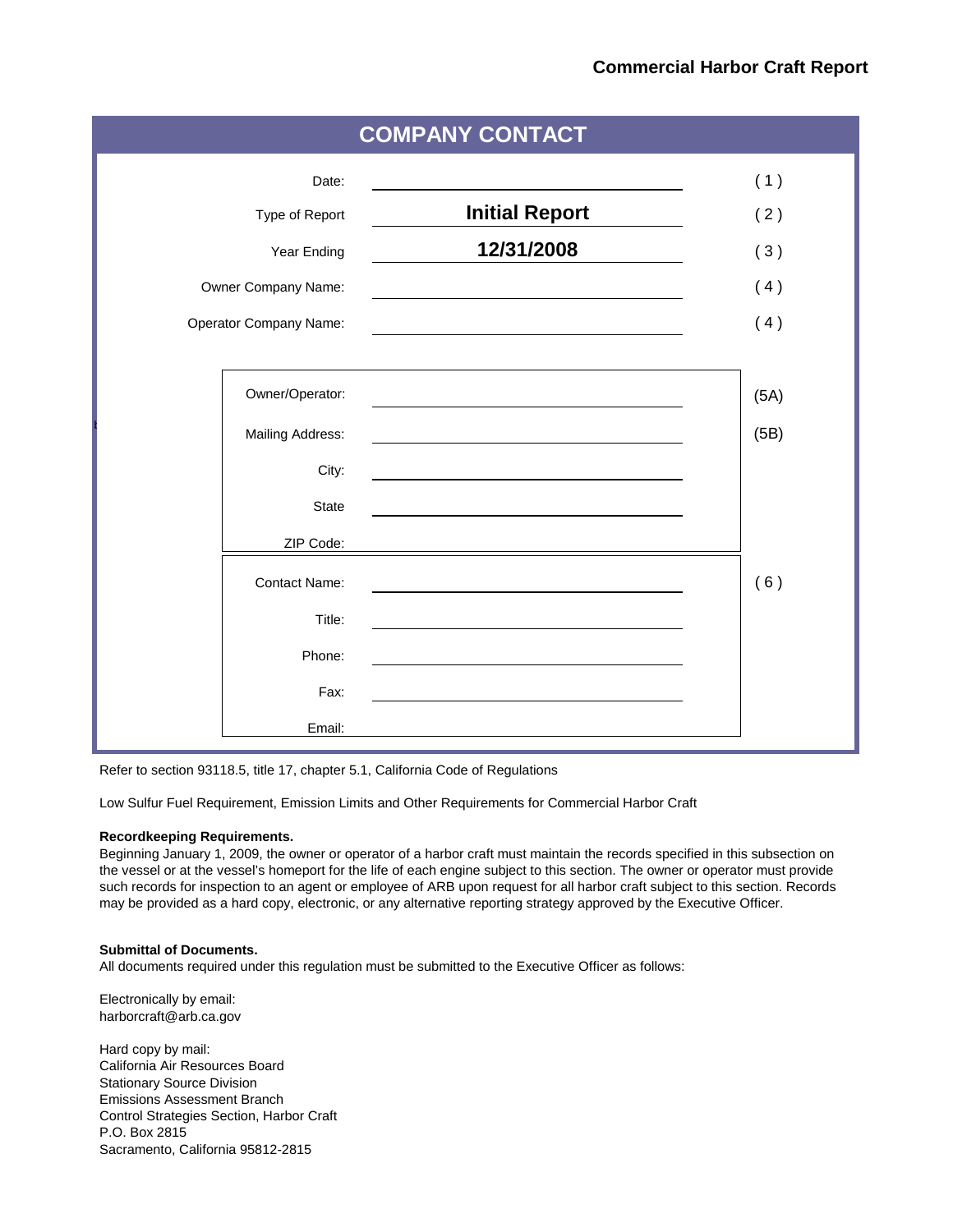|                | <b>Company:</b>   |                            |                                  |                      | If you have more than 10 engines, please<br>call ARB staff at (888) 442-7238 and request<br>a larger reporting form. | This form is to be completed by owner/operaters of<br>ALL commercial harbor craft with diesel engines<br>that operate within regulated California waters. |                        |                   |                         |                      |                                          |                                               |                      |                     |                                                      |
|----------------|-------------------|----------------------------|----------------------------------|----------------------|----------------------------------------------------------------------------------------------------------------------|-----------------------------------------------------------------------------------------------------------------------------------------------------------|------------------------|-------------------|-------------------------|----------------------|------------------------------------------|-----------------------------------------------|----------------------|---------------------|------------------------------------------------------|
| (7)            | (8A)              | (BB)                       | (8C)                             | (9)                  | (10)                                                                                                                 | (11)                                                                                                                                                      | (12)                   | (13A)             | (13B)                   | (14)                 | (15)                                     | (16)                                          | (17)                 | (18)                | (19)                                                 |
| Vsl.<br>No.    | Harbor Craft Name | Did the<br>Name<br>Change? | Previous Name<br>(if it changed) | Number of<br>Engines | <b>Vessel Use</b><br>(Primary)                                                                                       | Vessel Use<br>(Secondary)                                                                                                                                 | Other<br>Vessel<br>Use | Home Port         | <b>Homeport Address</b> | Year<br><b>Built</b> | U.S. Coast<br><b>Guard Doc</b><br>Number | California Fish<br>and Game<br>License Number | <b>IMO</b><br>Number | Call Sign<br>Number | <b>Maritime Mobile</b><br>Service Identity<br>Number |
| $\pmb{0}$      | <b>Nautilus</b>   | yes                        | Nemoy                            | $5\phantom{.0}$      | <b>Excursion</b>                                                                                                     | <b>Charter Fishing</b>                                                                                                                                    |                        | <b>Long Beach</b> | 99 Pier X Avenue        | 1985                 | 1234567                                  | L12345                                        | 1234567              | <b>KXYZ</b>         | 3669XXXXX                                            |
| $\overline{1}$ |                   |                            |                                  |                      |                                                                                                                      |                                                                                                                                                           |                        |                   |                         |                      |                                          |                                               |                      |                     |                                                      |
| $\overline{2}$ |                   |                            |                                  |                      |                                                                                                                      |                                                                                                                                                           |                        |                   |                         |                      |                                          |                                               |                      |                     |                                                      |
| $\mathbf{3}$   |                   |                            |                                  |                      |                                                                                                                      |                                                                                                                                                           |                        |                   |                         |                      |                                          |                                               |                      |                     |                                                      |
| $\overline{4}$ |                   |                            |                                  |                      |                                                                                                                      |                                                                                                                                                           |                        |                   |                         |                      |                                          |                                               |                      |                     |                                                      |
| 5              |                   |                            |                                  |                      |                                                                                                                      |                                                                                                                                                           |                        |                   |                         |                      |                                          |                                               |                      |                     |                                                      |
| 6              |                   |                            |                                  |                      |                                                                                                                      |                                                                                                                                                           |                        |                   |                         |                      |                                          |                                               |                      |                     |                                                      |
| $\overline{7}$ |                   |                            |                                  |                      |                                                                                                                      |                                                                                                                                                           |                        |                   |                         |                      |                                          |                                               |                      |                     |                                                      |
| 8              |                   |                            |                                  |                      |                                                                                                                      |                                                                                                                                                           |                        |                   |                         |                      |                                          |                                               |                      |                     |                                                      |
| 9              |                   |                            |                                  |                      |                                                                                                                      |                                                                                                                                                           |                        |                   |                         |                      |                                          |                                               |                      |                     |                                                      |
| 10             |                   |                            |                                  |                      |                                                                                                                      |                                                                                                                                                           |                        |                   |                         |                      |                                          |                                               |                      |                     |                                                      |
| 11             |                   |                            |                                  |                      |                                                                                                                      |                                                                                                                                                           |                        |                   |                         |                      |                                          |                                               |                      |                     |                                                      |
| 12             |                   |                            |                                  |                      |                                                                                                                      |                                                                                                                                                           |                        |                   |                         |                      |                                          |                                               |                      |                     |                                                      |
| 13             |                   |                            |                                  |                      |                                                                                                                      |                                                                                                                                                           |                        |                   |                         |                      |                                          |                                               |                      |                     |                                                      |
| 14             |                   |                            |                                  |                      |                                                                                                                      |                                                                                                                                                           |                        |                   |                         |                      |                                          |                                               |                      |                     |                                                      |
| 15             |                   |                            |                                  |                      |                                                                                                                      |                                                                                                                                                           |                        |                   |                         |                      |                                          |                                               |                      |                     |                                                      |
| 16             |                   |                            |                                  |                      |                                                                                                                      |                                                                                                                                                           |                        |                   |                         |                      |                                          |                                               |                      |                     |                                                      |
| $17$           |                   |                            |                                  |                      |                                                                                                                      |                                                                                                                                                           |                        |                   |                         |                      |                                          |                                               |                      |                     |                                                      |
| 18             |                   |                            |                                  |                      |                                                                                                                      |                                                                                                                                                           |                        |                   |                         |                      |                                          |                                               |                      |                     |                                                      |
| 19             |                   |                            |                                  |                      |                                                                                                                      |                                                                                                                                                           |                        |                   |                         |                      |                                          |                                               |                      |                     |                                                      |
| 20             |                   |                            |                                  |                      |                                                                                                                      |                                                                                                                                                           |                        |                   |                         |                      |                                          |                                               |                      |                     |                                                      |
| 21             |                   |                            |                                  |                      |                                                                                                                      |                                                                                                                                                           |                        |                   |                         |                      |                                          |                                               |                      |                     |                                                      |
| 22             |                   |                            |                                  |                      |                                                                                                                      |                                                                                                                                                           |                        |                   |                         |                      |                                          |                                               |                      |                     |                                                      |
| 23             |                   |                            |                                  |                      |                                                                                                                      |                                                                                                                                                           |                        |                   |                         |                      |                                          |                                               |                      |                     |                                                      |
| 24             |                   |                            |                                  |                      |                                                                                                                      |                                                                                                                                                           |                        |                   |                         |                      |                                          |                                               |                      |                     |                                                      |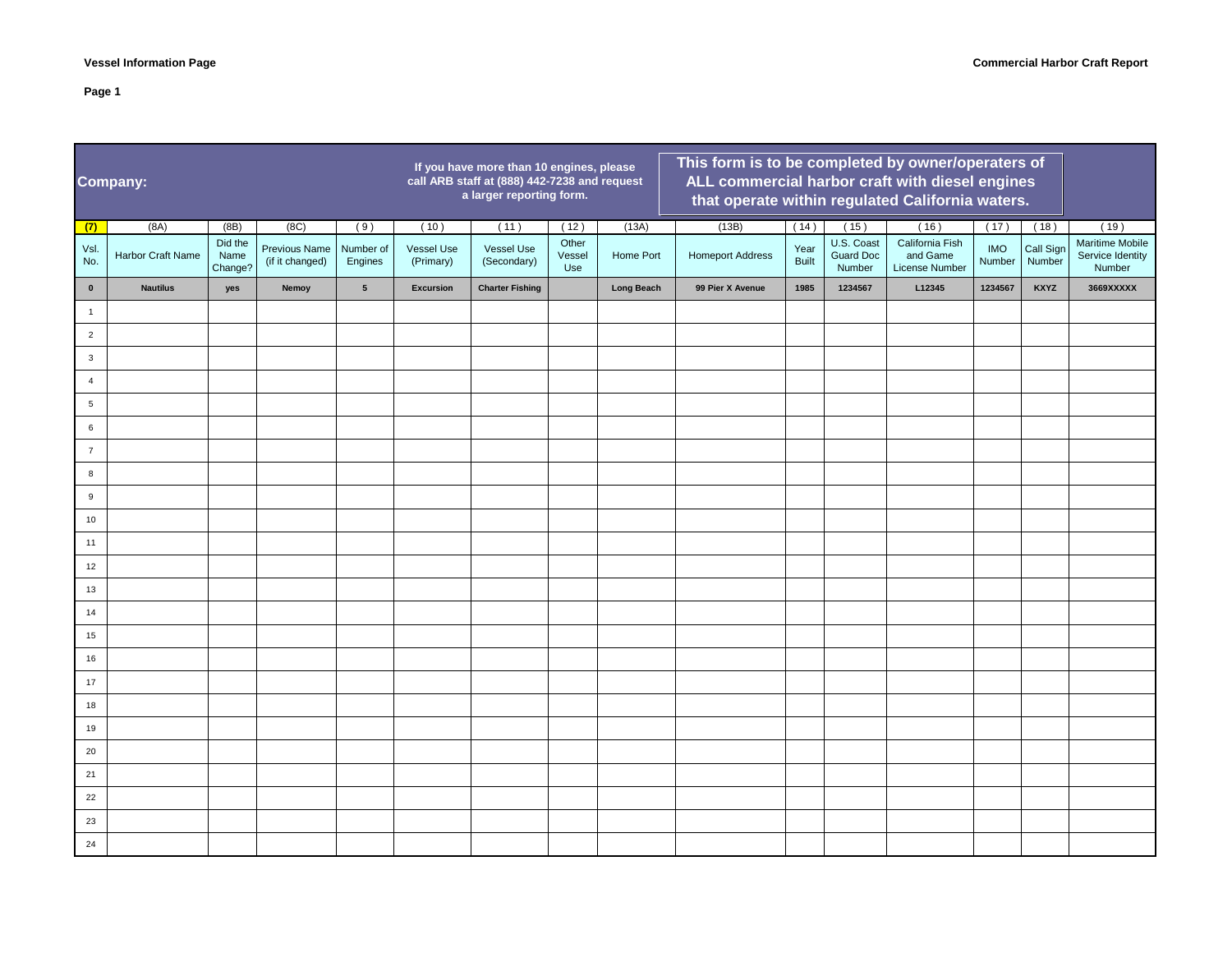**Company:**

# **This form is to be completed by owner/operaters of ALL commercial harbor craft with diesel enginesthat operate within regulated California waters.**

|             | <b>ENGINE INFORMATION</b> |                    |             |                 |                                    |                                                            |                      |                             |                                          |                                                 |                        |                                                           |                                          |                                         |
|-------------|---------------------------|--------------------|-------------|-----------------|------------------------------------|------------------------------------------------------------|----------------------|-----------------------------|------------------------------------------|-------------------------------------------------|------------------------|-----------------------------------------------------------|------------------------------------------|-----------------------------------------|
| (7)         | <b>Note</b>               | (20)               | (21)        | (22)            | (23A)                              | (23B)                                                      | (24)                 | (25)                        | (26)                                     | (27)                                            | (28)                   | (29)                                                      | (30)                                     | (31)                                    |
| Vsl.<br>No. | Harbor Craft Name         | Main<br>or<br>Aux. | Engine Make | Engine<br>Model | Current<br>Engine<br>Model<br>Year | If Rebuilt To<br>Tier 1<br>Standard,<br>Year of<br>Rebuild | <b>Engine Family</b> | <b>Engine Serial Number</b> | Rated<br><b>Brake</b><br>Horse-<br>power | <b>Total Engine</b><br>Displacement<br>(Liters) | Number of<br>Cylinders | Hour<br>Meter at<br>the Last<br><b>Top End</b><br>Rebuild | Hour<br>Meter at<br>Last Full<br>Rebuild | Number of<br>Full<br>Engine<br>Rebuilds |
| $\bf{0}$    | <b>Nautilus</b>           | <b>Main</b>        | Caterpillar | D399            | 1979                               | 2004                                                       | 4CPXH0928EBK         | ABC123XYZ1234PDQ            | 1,125                                    | 64.04                                           | 16                     |                                                           |                                          | $\mathbf{1}$                            |
|             |                           |                    |             |                 |                                    |                                                            |                      |                             |                                          |                                                 |                        |                                                           |                                          |                                         |
|             |                           |                    |             |                 |                                    |                                                            |                      |                             |                                          |                                                 |                        |                                                           |                                          |                                         |
|             |                           |                    |             |                 |                                    |                                                            |                      |                             |                                          |                                                 |                        |                                                           |                                          |                                         |
|             |                           |                    |             |                 |                                    |                                                            |                      |                             |                                          |                                                 |                        |                                                           |                                          |                                         |
|             |                           |                    |             |                 |                                    |                                                            |                      |                             |                                          |                                                 |                        |                                                           |                                          |                                         |
|             |                           |                    |             |                 |                                    |                                                            |                      |                             |                                          |                                                 |                        |                                                           |                                          |                                         |
|             |                           |                    |             |                 |                                    |                                                            |                      |                             |                                          |                                                 |                        |                                                           |                                          |                                         |
|             |                           |                    |             |                 |                                    |                                                            |                      |                             |                                          |                                                 |                        |                                                           |                                          |                                         |
|             |                           |                    |             |                 |                                    |                                                            |                      |                             |                                          |                                                 |                        |                                                           |                                          |                                         |
|             |                           |                    |             |                 |                                    |                                                            |                      |                             |                                          |                                                 |                        |                                                           |                                          |                                         |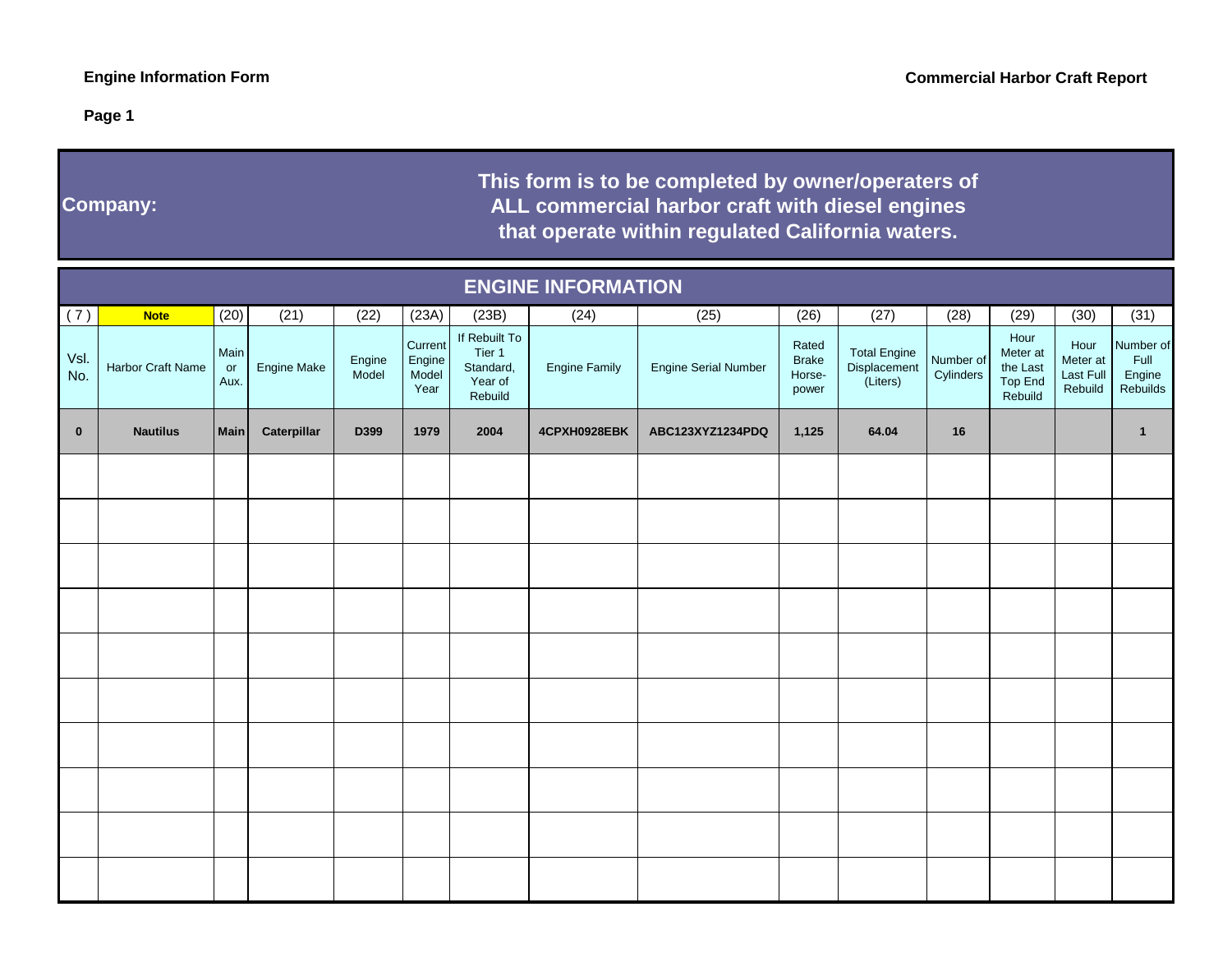## **Company:**

# **ALL commercial harbor craft with diesel dragenes that operate within regulated California waters.This form is to be completed by owner/operaters of**

|              |                   |                    |                    |                 |                                    | <b>ENGINE OPERATIONS IN REGULATED CALIFORNIA WATERS</b> |                                                               |                                                      |                                                                     |                                                                       |                                                                  |                                        |  |  |  |  |
|--------------|-------------------|--------------------|--------------------|-----------------|------------------------------------|---------------------------------------------------------|---------------------------------------------------------------|------------------------------------------------------|---------------------------------------------------------------------|-----------------------------------------------------------------------|------------------------------------------------------------------|----------------------------------------|--|--|--|--|
| (7)          | <b>Note</b>       | (20)               | (21)               | (22)            | (23A)                              | (32)                                                    | (33)                                                          | (34)                                                 | (35)                                                                | (36)                                                                  | (37)                                                             | (38)                                   |  |  |  |  |
| Vsl.<br>No.  | Harbor Craft Name | Main<br>or<br>Aux. | <b>Engine Make</b> | Engine<br>Model | Current<br>Engine<br>Model<br>Year | <b>Current Hour Meter</b><br>Reading                    | <b>Annual Fuel</b><br>Consumed by<br>Each Engine<br>(Gallons) | <b>Annual Hours</b><br>of Operation<br>(Each Engine) | Percentage %<br><b>Annual Hours</b><br>of Operation<br>0 to 3 miles | Percentage %<br><b>Annual Hours</b><br>of Operation<br>>3 to 24 miles | Percentage %<br><b>Annual Hours</b><br>of Operation<br>>24 miles | <b>Total Must</b><br><b>Equal 100%</b> |  |  |  |  |
| $\mathbf{0}$ | <b>Nautilus</b>   | <b>Main</b>        | Caterpillar        | D399            | 1979                               | 97,552                                                  | 58,361                                                        | 2,484                                                | 5 %                                                                 | 85 %                                                                  | 10 %                                                             | 100 %                                  |  |  |  |  |
|              |                   |                    |                    |                 |                                    |                                                         |                                                               |                                                      |                                                                     |                                                                       |                                                                  |                                        |  |  |  |  |
|              |                   |                    |                    |                 |                                    |                                                         |                                                               |                                                      |                                                                     |                                                                       |                                                                  |                                        |  |  |  |  |
|              |                   |                    |                    |                 |                                    |                                                         |                                                               |                                                      |                                                                     |                                                                       |                                                                  |                                        |  |  |  |  |
|              |                   |                    |                    |                 |                                    |                                                         |                                                               |                                                      |                                                                     |                                                                       |                                                                  |                                        |  |  |  |  |
|              |                   |                    |                    |                 |                                    |                                                         |                                                               |                                                      |                                                                     |                                                                       |                                                                  |                                        |  |  |  |  |
|              |                   |                    |                    |                 |                                    |                                                         |                                                               |                                                      |                                                                     |                                                                       |                                                                  |                                        |  |  |  |  |
|              |                   |                    |                    |                 |                                    |                                                         |                                                               |                                                      |                                                                     |                                                                       |                                                                  |                                        |  |  |  |  |
|              |                   |                    |                    |                 |                                    |                                                         |                                                               |                                                      |                                                                     |                                                                       |                                                                  |                                        |  |  |  |  |
|              |                   |                    |                    |                 |                                    |                                                         |                                                               |                                                      |                                                                     |                                                                       |                                                                  |                                        |  |  |  |  |
|              |                   |                    |                    |                 |                                    |                                                         |                                                               |                                                      |                                                                     |                                                                       |                                                                  |                                        |  |  |  |  |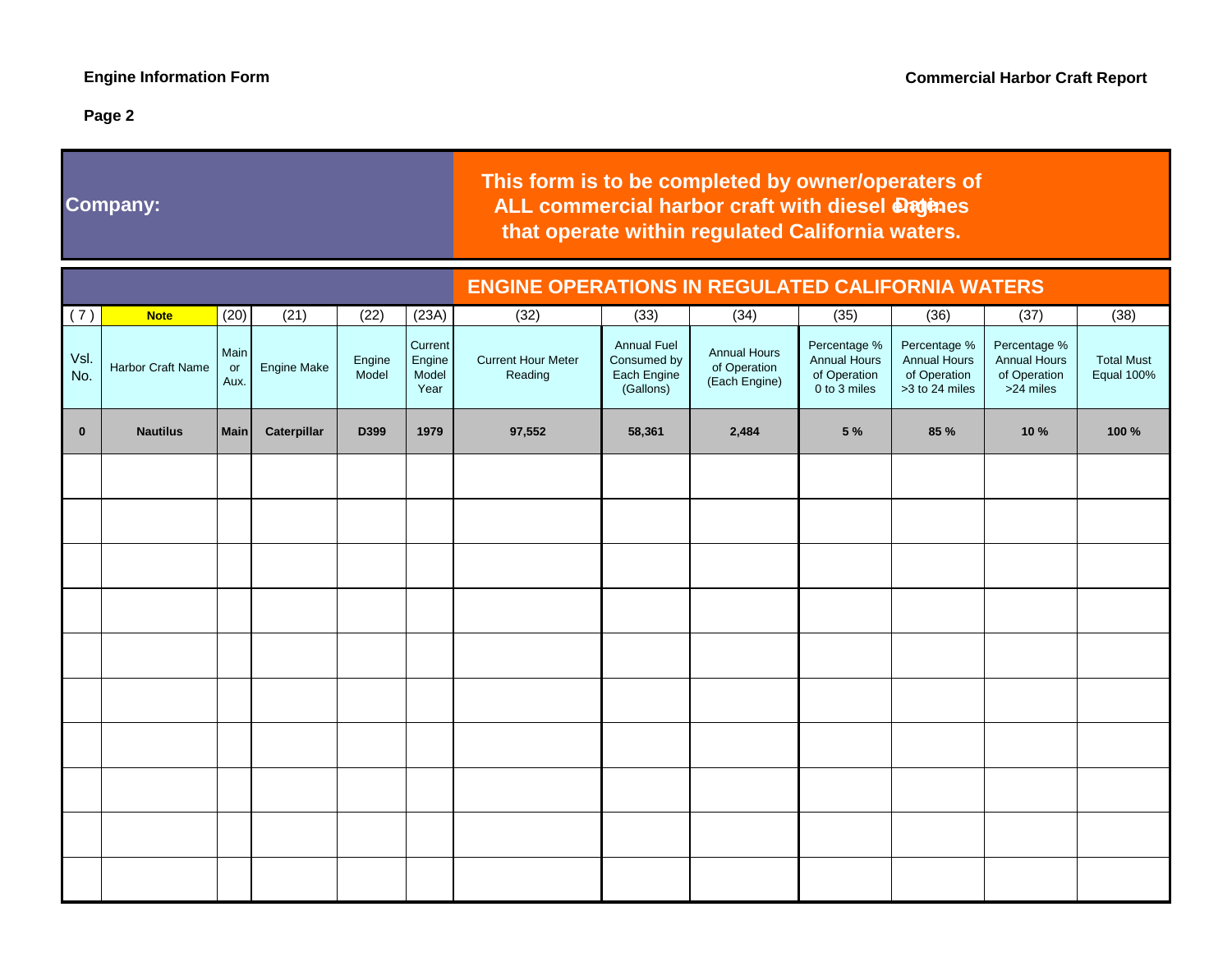## **Company:**

# **This form is to be completed by owner/operaters of ALL commercial harbor craft with diesel enginesthat operate within regulated California waters.**

|             |                   |                    |                    |                 |                                    |                                                    | <b>CONTROL EQUIPMENT (if applicable)</b> |               |                                     |                           |                                               |                            |  |  |  |  |
|-------------|-------------------|--------------------|--------------------|-----------------|------------------------------------|----------------------------------------------------|------------------------------------------|---------------|-------------------------------------|---------------------------|-----------------------------------------------|----------------------------|--|--|--|--|
| (7)         | <b>Note</b>       | (20)               | (21)               | (22)            | (23A)                              | (39)                                               | (40)                                     | (41)          | (42)                                | (43)                      | (44)                                          | (45)                       |  |  |  |  |
| Vsl.<br>No. | Harbor Craft Name | Main<br>or<br>Aux. | <b>Engine Make</b> | Engine<br>Model | Current<br>Engine<br>Model<br>Year | Type of Diesel Emission Control<br>Strategy (DECS) | Manufactuer<br>of DECS                   | Model of DECS | <b>DECS</b><br>Installation<br>Date | <b>DECS Serial Number</b> | <b>NO<sub>x</sub></b><br>Reduction<br>Percent | PM<br>Reduction<br>Percent |  |  |  |  |
| $\bf{0}$    | <b>Nautilus</b>   | <b>Main</b>        | Caterpillar        | D399            | 1979                               |                                                    |                                          |               |                                     |                           |                                               |                            |  |  |  |  |
|             |                   |                    |                    |                 |                                    |                                                    |                                          |               |                                     |                           |                                               |                            |  |  |  |  |
|             |                   |                    |                    |                 |                                    |                                                    |                                          |               |                                     |                           |                                               |                            |  |  |  |  |
|             |                   |                    |                    |                 |                                    |                                                    |                                          |               |                                     |                           |                                               |                            |  |  |  |  |
|             |                   |                    |                    |                 |                                    |                                                    |                                          |               |                                     |                           |                                               |                            |  |  |  |  |
|             |                   |                    |                    |                 |                                    |                                                    |                                          |               |                                     |                           |                                               |                            |  |  |  |  |
|             |                   |                    |                    |                 |                                    |                                                    |                                          |               |                                     |                           |                                               |                            |  |  |  |  |
|             |                   |                    |                    |                 |                                    |                                                    |                                          |               |                                     |                           |                                               |                            |  |  |  |  |
|             |                   |                    |                    |                 |                                    |                                                    |                                          |               |                                     |                           |                                               |                            |  |  |  |  |
|             |                   |                    |                    |                 |                                    |                                                    |                                          |               |                                     |                           |                                               |                            |  |  |  |  |
|             |                   |                    |                    |                 |                                    |                                                    |                                          |               |                                     |                           |                                               |                            |  |  |  |  |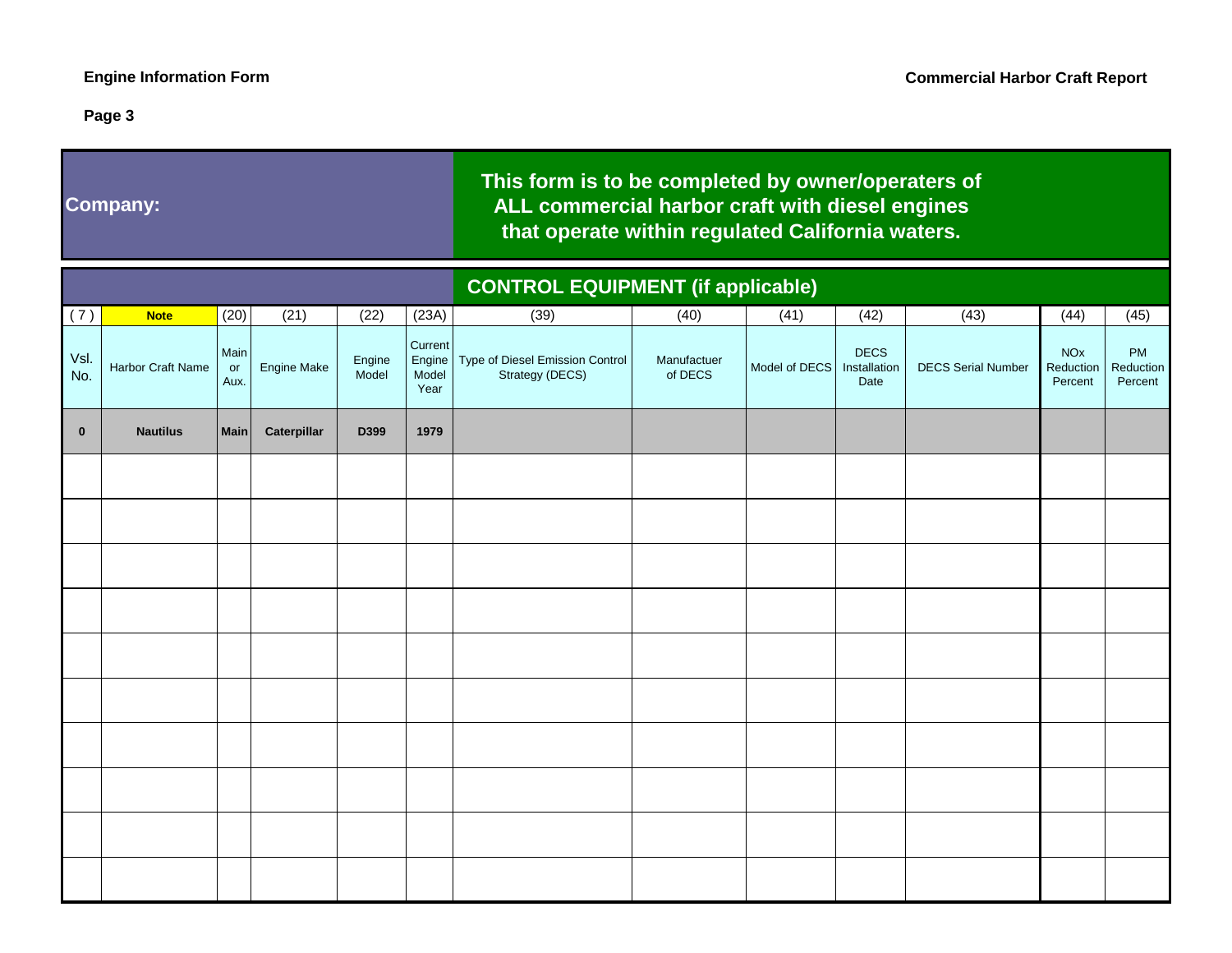a sa kacamatan ing Kabupatèn Kabupatèn Kabupatèn Kabupatèn Kabupatèn Kabupatèn Kabupatèn Kabupatèn Kabupatèn K

## **Page 4**

<u> 1980 - Johann Barnett, mars et al. 1980 - </u>

|              | <b>Company:</b>   |                    |                    |                 |                                    | This form is to be completed ONLY by owner/operaters<br>of vessels that operate at any time as ferries, excursion vessels,<br>tugboats, and towboats. This form is not due with the initial report<br>unless the engine compliance date is 12/31/2009. |                                      |                                      |                                                |                                                                                                                                                          |  |  |  |
|--------------|-------------------|--------------------|--------------------|-----------------|------------------------------------|--------------------------------------------------------------------------------------------------------------------------------------------------------------------------------------------------------------------------------------------------------|--------------------------------------|--------------------------------------|------------------------------------------------|----------------------------------------------------------------------------------------------------------------------------------------------------------|--|--|--|
|              |                   |                    |                    |                 |                                    | <b>COMPLIANCE PLAN</b>                                                                                                                                                                                                                                 |                                      |                                      |                                                |                                                                                                                                                          |  |  |  |
| (7)          | <b>Note</b>       | (20)               | (21)               | (22)            | (23A)                              | (46)                                                                                                                                                                                                                                                   | (47)                                 | (48)                                 | (49)                                           | (50)                                                                                                                                                     |  |  |  |
| Vsl.<br>No.  | Harbor Craft Name | Main<br>or<br>Aux. | <b>Engine Make</b> | Engine<br>Model | Current<br>Engine<br>Model<br>Year | Planned<br>Engine<br>Replacement<br>Year                                                                                                                                                                                                               | Planned<br>Engine<br>Rebuild<br>Year | Planned<br>Engine<br>Upgrade<br>Year | Planned<br><b>DECS</b><br>Installation<br>Year | Describe in Detail the Engine Replacements, Rebuilds, Upgrades, Use of DECS<br>and Any Other Measures Planned to Meet the Requirements of the Regulation |  |  |  |
| $\mathbf{0}$ | <b>Nautilus</b>   | <b>Main</b>        | Caterpillar        | D399            | 1979                               | 2017                                                                                                                                                                                                                                                   |                                      |                                      |                                                | Engine was rebuilt to Tier 1 standard in 2004 and will be replaced in 2017.                                                                              |  |  |  |
|              |                   |                    |                    |                 |                                    |                                                                                                                                                                                                                                                        |                                      |                                      |                                                |                                                                                                                                                          |  |  |  |
|              |                   |                    |                    |                 |                                    |                                                                                                                                                                                                                                                        |                                      |                                      |                                                |                                                                                                                                                          |  |  |  |
|              |                   |                    |                    |                 |                                    |                                                                                                                                                                                                                                                        |                                      |                                      |                                                |                                                                                                                                                          |  |  |  |
|              |                   |                    |                    |                 |                                    |                                                                                                                                                                                                                                                        |                                      |                                      |                                                |                                                                                                                                                          |  |  |  |
|              |                   |                    |                    |                 |                                    |                                                                                                                                                                                                                                                        |                                      |                                      |                                                |                                                                                                                                                          |  |  |  |
|              |                   |                    |                    |                 |                                    |                                                                                                                                                                                                                                                        |                                      |                                      |                                                |                                                                                                                                                          |  |  |  |
|              |                   |                    |                    |                 |                                    |                                                                                                                                                                                                                                                        |                                      |                                      |                                                |                                                                                                                                                          |  |  |  |
|              |                   |                    |                    |                 |                                    |                                                                                                                                                                                                                                                        |                                      |                                      |                                                |                                                                                                                                                          |  |  |  |
|              |                   |                    |                    |                 |                                    |                                                                                                                                                                                                                                                        |                                      |                                      |                                                |                                                                                                                                                          |  |  |  |
|              |                   |                    |                    |                 |                                    |                                                                                                                                                                                                                                                        |                                      |                                      |                                                |                                                                                                                                                          |  |  |  |